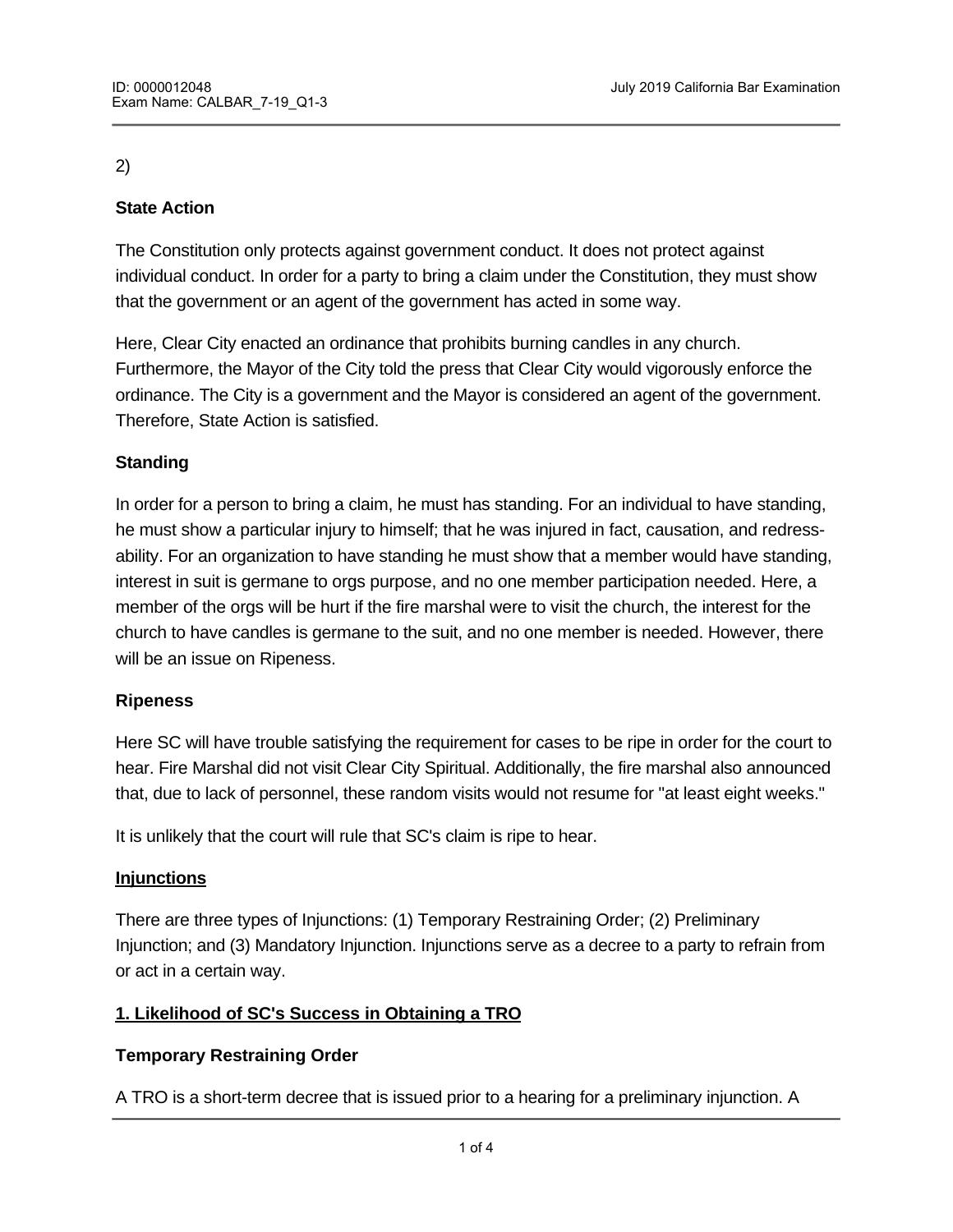TRO typically is valid for about 10-14 days. Generally, notice is required for an injunction but because a TRO is so limited, a party can be issued one without giving notice if he can show that he reasonably tried to give notice; the court may ask the moving party to post a bond. A TRO will be issued to maintain the current state of affairs (status quo) and if irreparable harm will occur if TRO not issued.

Here, it is unlikely that SC will be successful in obtaining a TRO because there has been no irreparable harm to SC. In fact, there will not be a harm for another "at least eight weeks." Since TRP are valid for, at the most 10 days, the court will not grant a TRO based on these facts.

## **2. Likelihood of SC's Success in Obtaining a Preliminary Injunction**

#### **Preliminary Injunction**

A Preliminary Injunction is an order that is issued prior to trial and a final judgement on the merits. It last longer than a TRO. A preliminary injunction will be issued to maintain the status quo. A party must show that there will be irreparable harm if one is not issues; the court will then balance the hardships of the parties if one is issued or not; and finally, the court will look at the likelihood of success on the merits.

#### **Irreparable Harm**

As stated above, there is no irreparable harm that SC can show in order for the court to issue a Preliminary Injunction.

#### **Permanent Injunction**

In order for a Permanent Injunction to be issued the party must show (1) inadequate remedies at law; (2) a property right; (3) Feasibility; (4) Balancing of Hardships; (4) No Defenses

- (1) inadequate remedies at law;
- (2) a property right;
- (3) Feasibility;
- (4) Balancing of Hardships;
- (4) No Defenses

# **3. Likelihood of SC's Success in Obtaining Declaratory Relief in its Favor**

A Declaratory injunction is less restrictive than an injunction. It is a decree that will allow the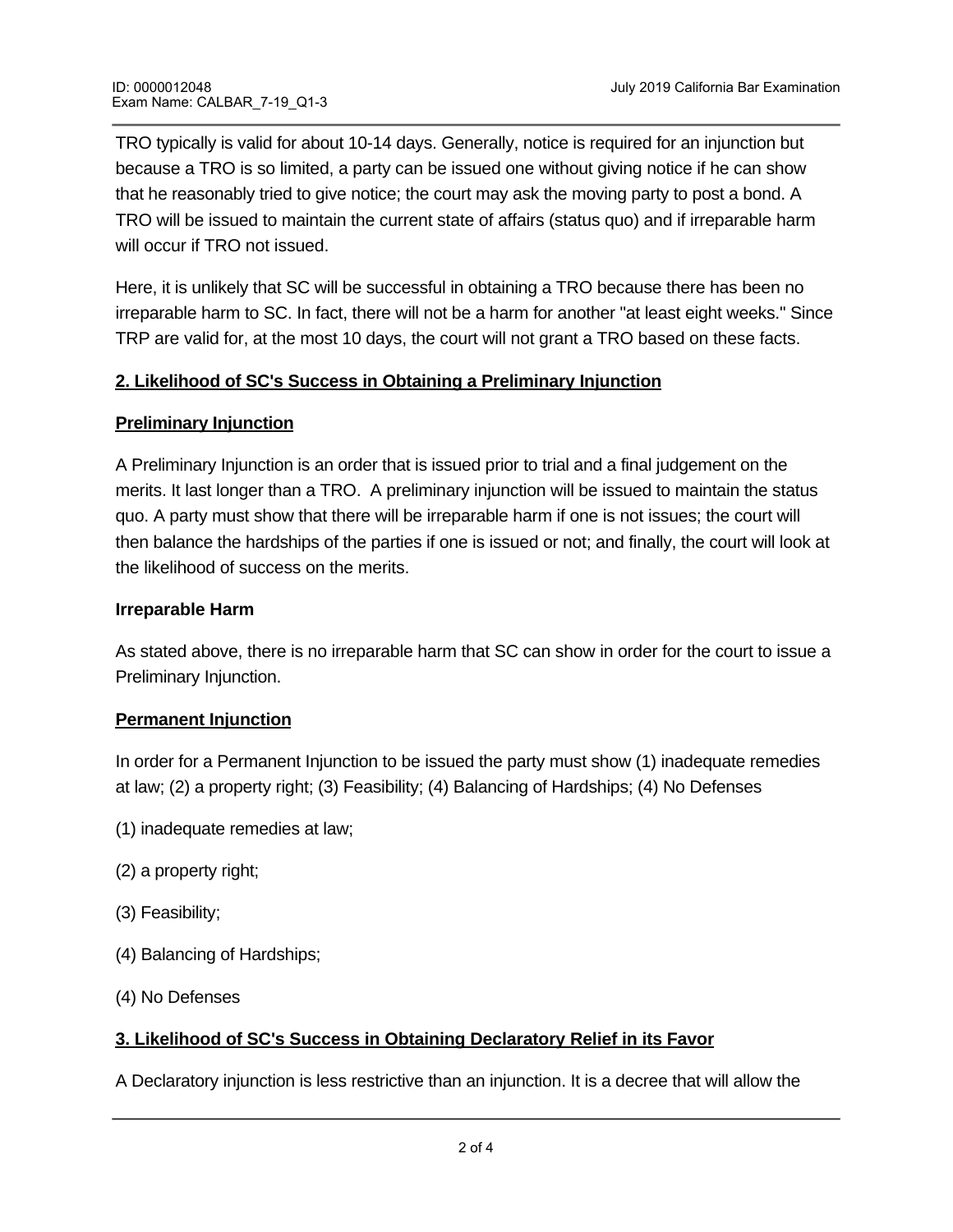courts to settle a constitutional issue that is in controversy. The controversy requirement is less strict. Here, SC will most likely be able to show that Clear City has violated the First Amendment by in infringing on SC's First Amendment Right to Free Speech.

## **The First Amendment**

The First Amendment prohibits the government from Infringing on Free Speech. This is applicable to the states by the 14th Amendment.

SC can argue that the ordinance is over-broad and vague. over-broad because it is prohibiting speech that is protected. Vague means that no ordinary person would be able to tell what the law is prohibiting. SC will have a better argument with over-broad, but not vague.

## **Symbolic Speech**

Symbolic Speech is speech that is intended to relay a message and that message is understood by other. In order for a government to regulate symbolic speech, it must have an important government interest and it is narrowly tailored to achieve that interest. It also must show that the law is unrelated to the suppression of speech.

On these grounds, the government will not be able to satisfy this requirement. Clear City has 50 churches, one which burned down earlier that year. Fire investigators suspected that the cause was a burning candle. If it was shown that there was about 10-20 fires because of burning candles, then the government would have a better argument that this interest of keeping churches from burning down was important.

# **Content Based**

SC can argue that the law is a subject matter restriction or a viewpoint restriction and therefore must meet the high strict scrutiny test in order for it to be valid. SC will argue that the law is regulating on the implied speech that the candle represents. If the Court were to hold that the ordinance is a content based restriction, then it must show that it has a compelling government interest and the law was necessary to achieve that interest.

Here,

# **Defenses to Injunctions**

## **Lashes**

A court will not issue an injunction if the party has delayed in bring suit and because of the delay, the other party was prejudiced. Here, there is nothing in the facts to show that SC has